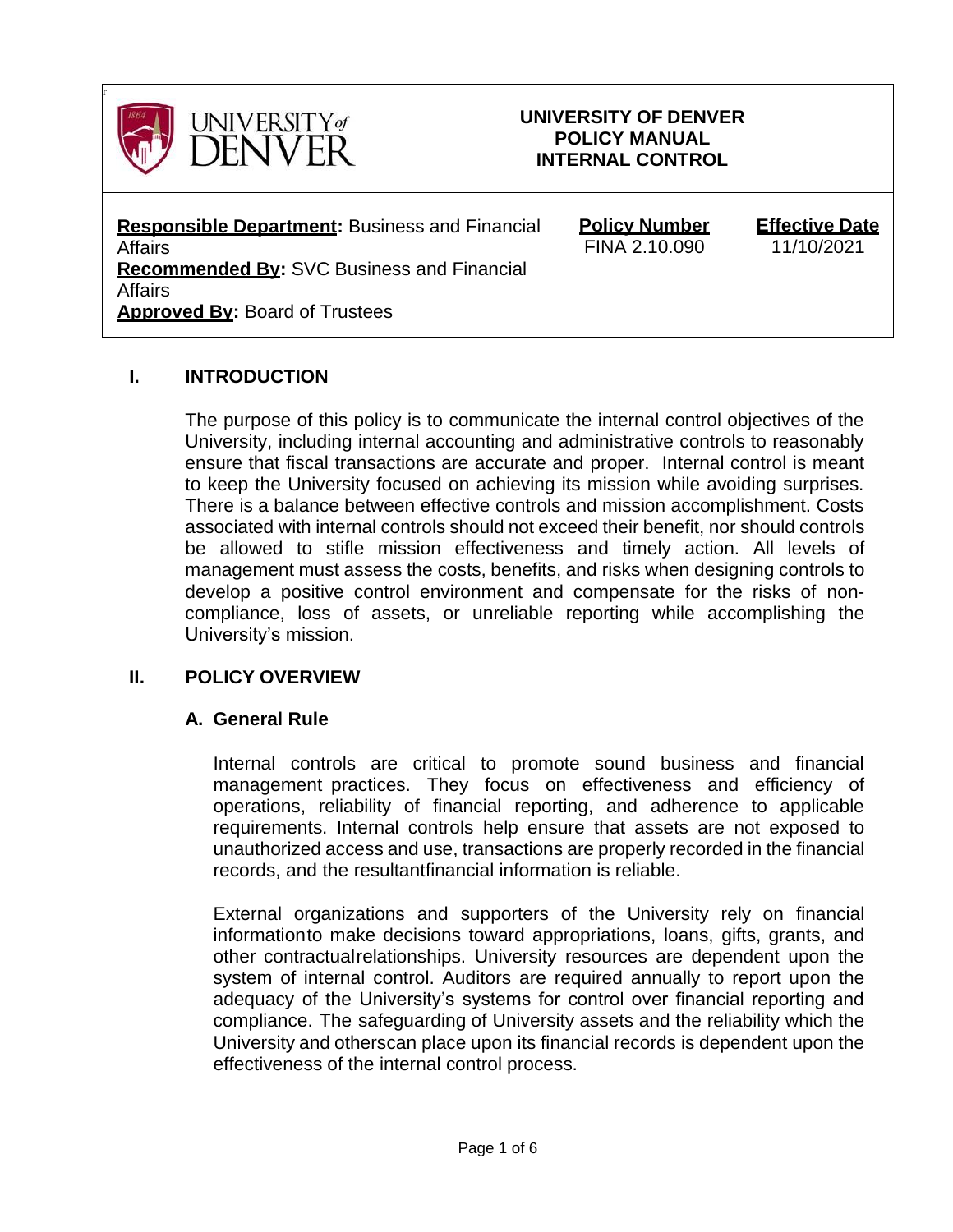#### **B. Internal Control Defined**

The Internal Control Integrated Framework published by the Committee of Sponsoring Organizations (COSO) is the recognized standard for internal control systems. COSO defines internal control as a process, effected by the Board of Trustees, management, and other personnel, designed to provide reasonable assurance regarding the achievement of objectives relating to operations, reporting,and compliance.

This definition reflects certain fundamental concepts. Internal control is a process consisting of ongoing tasks and activities; a means to an end, and not an end untoitself. It is adaptable and effected by people at every level of the University. Internalcontrol provides reasonable assurance, but no system of control can provide absolute assurance. It provides a comprehensive strategy for achieving thefollowing objectives:

- **1.** Safeguard University Assets: Well-designed internal controls protect assets from accidental loss or loss from fraud.
- **2.** Ensure the Reliability and Integrity of Financial Information: Internal controls reasonably ensure that management has accurate, timely, and complete information, including accounting records, in order to plan, monitor, and report business operations.
- **3.** Strengthen Compliance: Internal controls help to reasonably ensure the University is in compliance with the many federal, state, and local laws and regulations affecting business operations.
- **4.** Promote Efficient and Effective Operations: Internal controls provide an environment in which managers and staff can maximize the efficiency and effectiveness of their operations.
- **5.** Accomplish Goals and Objectives: An effective internal control system provides a mechanism for management to monitor the achievement of operational goals and objectives.

## **C. Internal Control Framework**

The COSO framework includes five integrated components of a sound internal control system. These components aim to achieve the objectives listed above:

- **1.** Control Environment: The control environment is the set of standards, processes, and structure that provides the basis for carrying out internalcontrol across the organization. The Board of Trustees and senior management establish the tone at the top regarding the importance of internal control including expected standards of conduct. Management reinforces expectations at the various levels of the organization.
- **2.** Risk Assessment: Risk assessment involves a dynamic and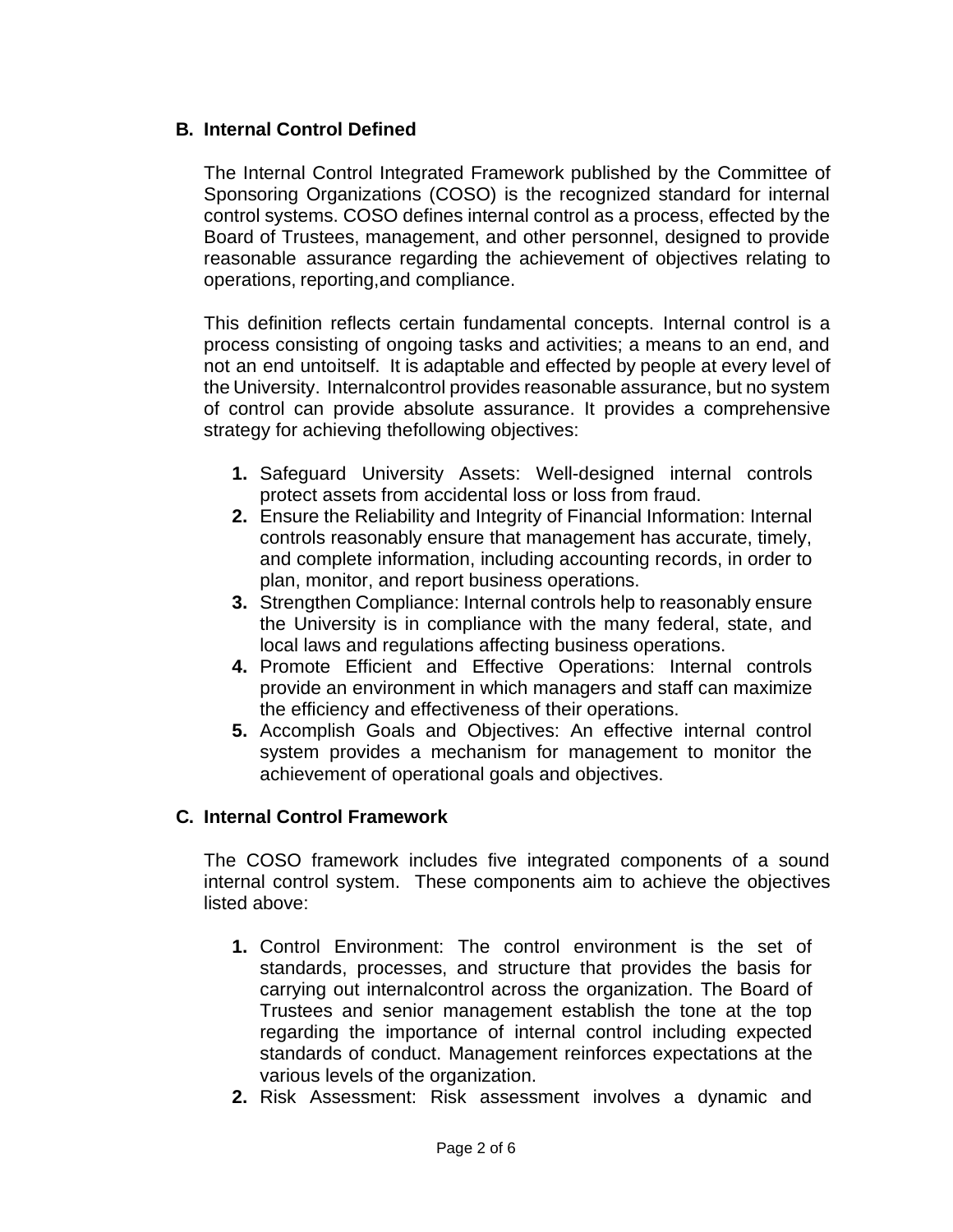iterative process for identifying and assessing risks to the achievement of objectives.

- **3.** Control Activities: Control activities are the actions established through policies and procedures that help ensure that management's directives to mitigate risks to the achievement of objectives are carried out policies and procedures that help ensure that management's directives to mitigate risks to the achievement of objectives are carried out.
- **4.** Information and Communication: Information and communication is necessary for the entity to carry out internal control responsibilities to support the achievement of its objectives.
- **5.** Monitoring Activities: Ongoing evaluations, separate evaluations, or some combination of the two are used to ascertain whether each of the five components of internal control, including controls to effect the principles within each component, is present and functioning.

## **III. PROCESS OVERVIEW**

## **A. Responsibility**

Everyone within the University has a role in internal controls. Adequate supervisionis necessary to monitor that internal controls are operating as intended, and to helpensure the reliability of accounting and operational controls by pointing out errors, omissions, exceptions, and inconsistencies in procedures. All levels of management and supervision are responsible for strengthening internal controls when weaknesses are detected.

The Board of Trustees is responsible for setting the institutional expectations for internal control, ensuring management is aware of the those expectations, requiringthe upward communications channels are open through all levels of management,and evaluating management's effectiveness toward monitoring the control environment and implementing sound control policies and procedures.

Senior management has the responsibility to establish and maintain an adequate system of internal control and to furnish to the Board of Trustees, governmental agencies, University creditors, and other constituencies reliable financial information on a timely basis. Individuals with delegated approval authority pursuant to University Policy FINA 2.10.030 - *Limits of Authority* are responsible for establishing, maintaining, and supporting a system of internal controls within their areas of responsibility and for creating a control environment that encourages compliance with University policies and procedures.

Department managers should periodically review departmental procedures to ensure that the general principles of internal control are being followed.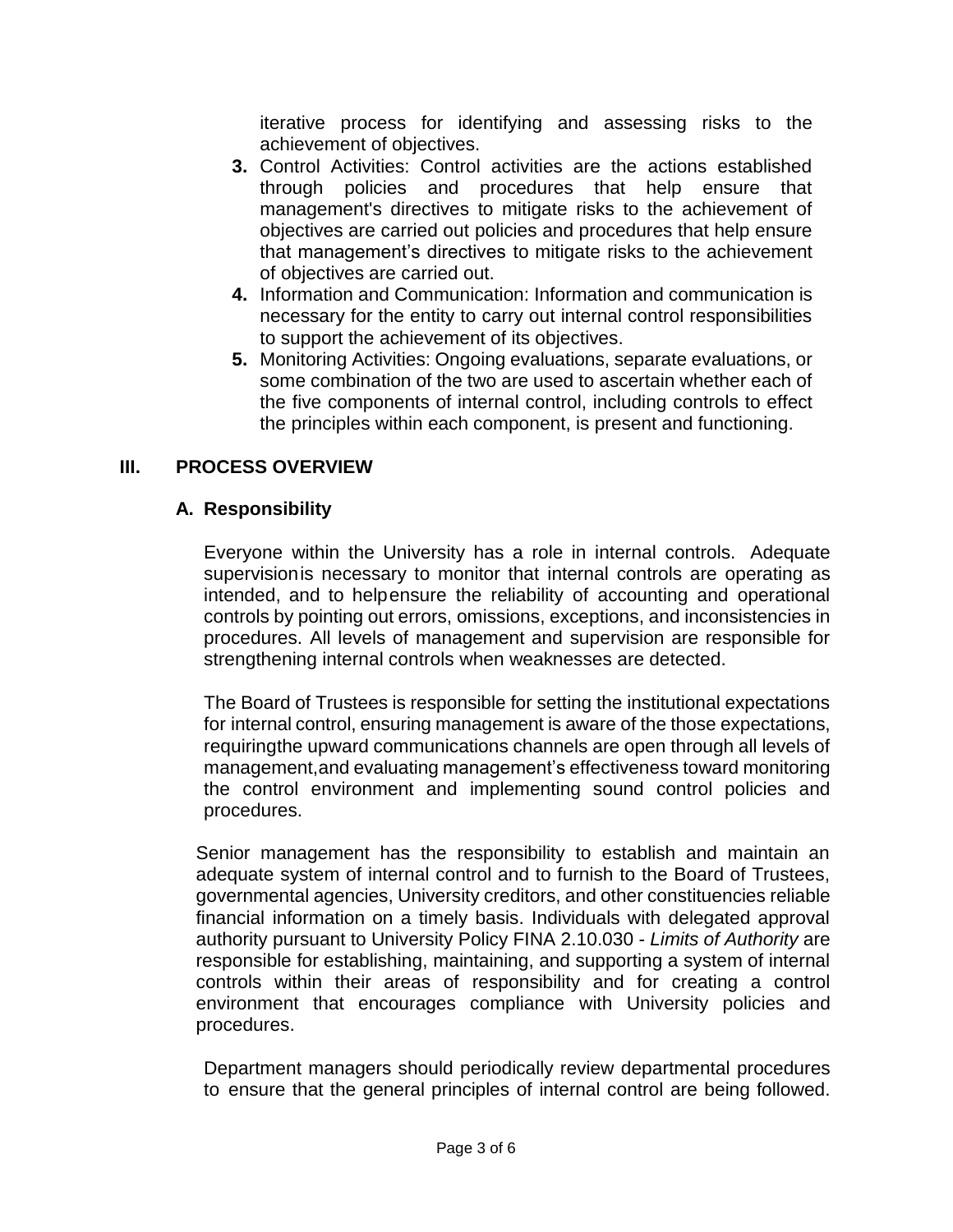Departmentmanagers are responsible for prompt corrective action on all internal controlfindings and recommendations made by internal and external auditors. The audit process is completed only after managers receive the audit results and take actionto correct internal control weaknesses, improve systems, or demonstrate that management action is not warranted.

Faculty and staff in leadership roles are responsible for the application of this policyand the design, development, implementation, and maintenance of systems of internal control focusing on the effectiveness of operations and the safeguarding of assets within their respective areas of responsibility. Faculty and staff in leadershippositions have the responsibility to ensure that those who report to them have adequate knowledge, skills, and abilities to function within, and contribute to, an effective internal control environment. This includes providing access to appropriate training on topics relevant to their job responsibilities.

All levels of internal control are subject to examination by external auditors who arerequired to report on the adequacy of internal controls overfinance and compliance.

#### **B. Internal Control System**

The University's administration will establish and maintain a system of internal controls that satisfies the University's objectives in the following categories:

- **1.** Sound control environment is created and maintained;
- **2.** Risks are identified and effectively managed;
- **3.** Safeguarding of University assets;
- **4.** Reliability and integrity of financial information;
- **5.** Compliance with University policies, plans, procedures, laws, andregulations;
- **6.** Economical and efficient use of University resources; and
- **7.** Meeting established objectives and goals for University operations andprograms.

General internal control principles for campus units to aid in the achievement of these objectives include:

- **1.** Separation of Duties: Duties are separated so that one person's work routinely serves as a check on another's work. No one person has complete control over more than one key function or activity (e.g., authorizing, approving, certifying, disbursing, receiving, or reconciling).
- **2.** Authorization and Approval: Proposed transactions are authorized when proper and consistent with University policy and the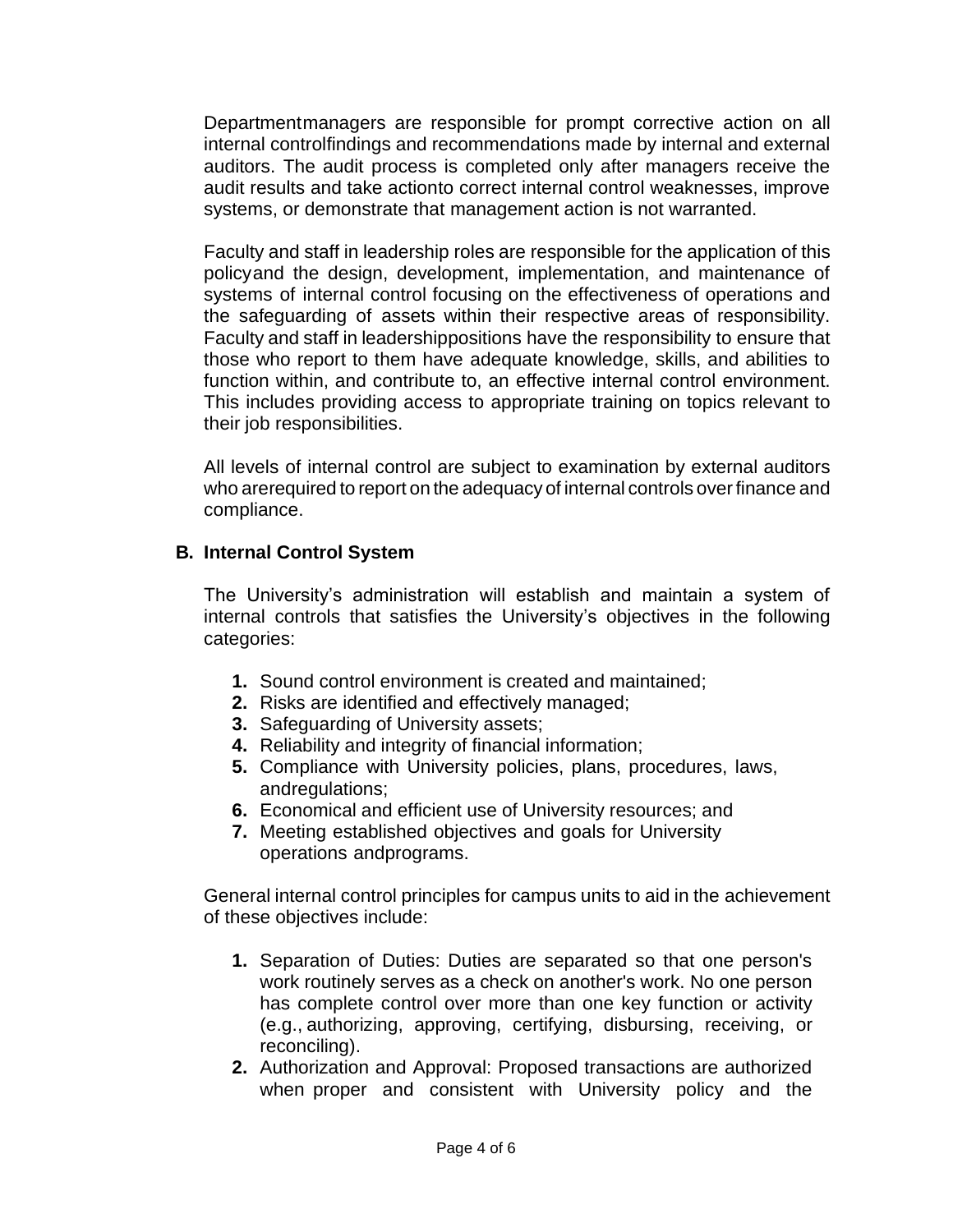department's plans.Transactions are approved by the person who has delegated approval authority.

- **3.** Custodial and Security Arrangements: Responsibility for physical security/custody of University assets is separated from record keeping/accounting for those assets. Unauthorized access to Universityassets and institutional data is prevented.
- **4.** Timely and Accurate Review and Reconciliation: Departmental accounting records and documents are examined by employees who have sufficient understanding of the University accounting and financial systems to verify that recorded transactions took place and were made in accordance with University policies and procedures. Departmental accounting records and documentation are compared with University accounting system reports and financial statements to verify their reasonableness, accuracy, and completeness.
- **5.** The general internal control principles should be applied to all departmental operations, especially accounting records and reports, payroll, purchasing/receiving/disbursement approval, equipment and supply inventories, cash receipts, petty cash and change funds, billing and accounts receivable.

# **C. Information Technology Controls**

Information Technology controls are specific activities performed by persons or systems designed to ensure that business objectives are met. They are a subset of the University's internal control system and relate to the security, confidentiality,processing integrity and availability of data and the overall management of the IT function. The University's administration will determine dependency between the use of technology in business processes and technology general controls and establish relevant control activities over technology infrastructure, security management, and the acquisition, development, and maintenance of technology.

There are generally two categories of IT controls that should be closely monitored:

- **1.** IT General Controls Controls related to: (a) Security, to ensure access to systems and data is restricted to authorized personnel, such as usageof passwords and review of access logs; (b) Change Management, to ensure program code is properly controlled, such as separation of production and test environments, system and user testing of changes prior to acceptance, and controls over migration of code into production; (c) Availability, to ensure that systems are available for use, such as maintenance of backup logs; and d) Confidentiality, to ensure that sensitive information is stored correctly, such as encryption of personallyidentifiable data.
- **2.** IT Application Controls Controls over information processing